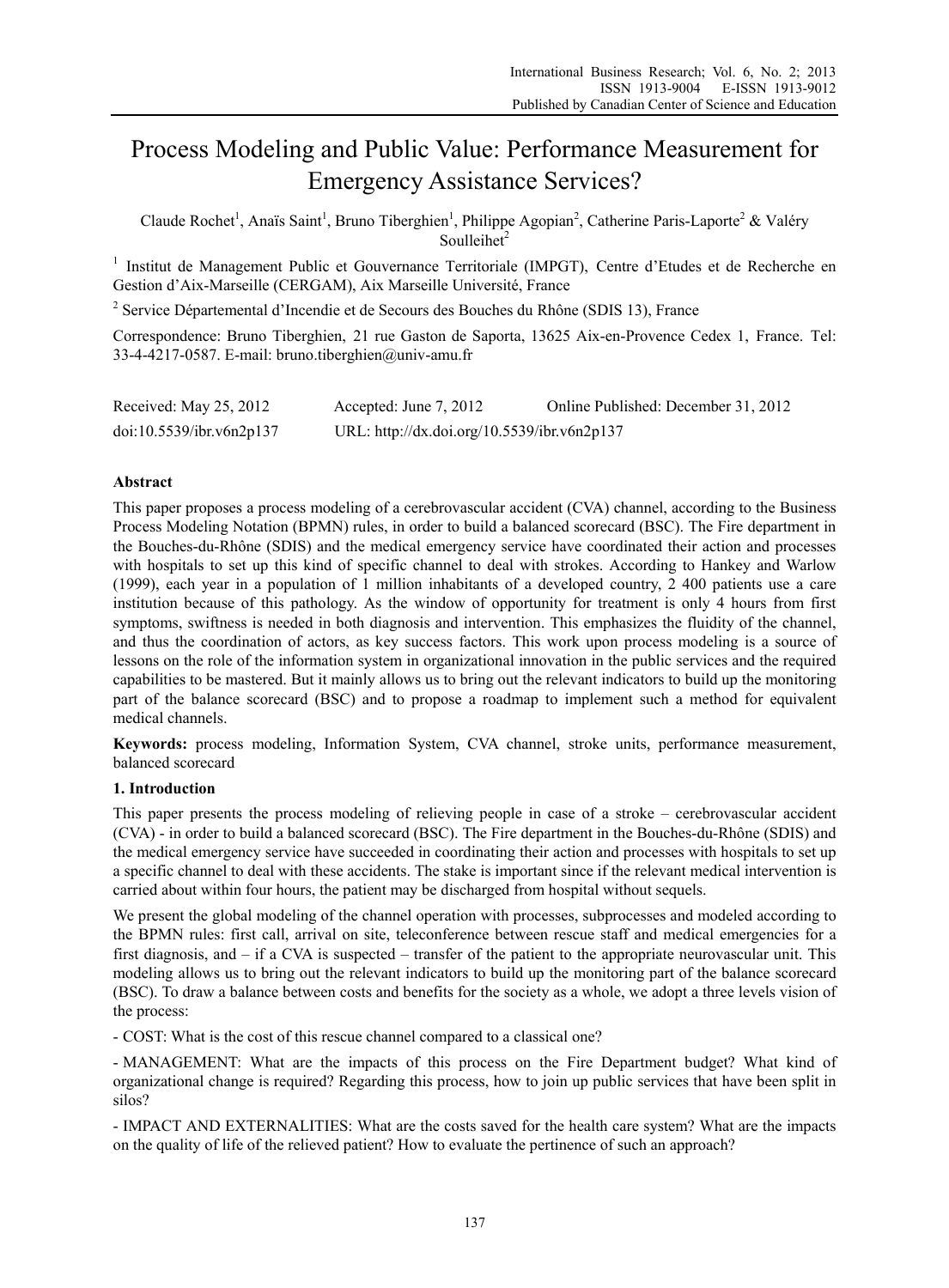It is essential to put emphasis on the benefits for the society on the long term. Among the four hundred patients the SDIS transfers to the stroke center per year, 20% are eligible to this specific treatment: so it is actually possible to calculate the costs saved for the society if it took care of patients affected with irreversible disabilities. In the same move, this example sheds light on the usefulness of educating the public to recognize the pathology and to have the relevant behavior in phoning any emergency call center (15, 18 or 112), and allows building the legitimacy of implementing such costly processes. This work upon process modeling is finally a source of lessons on the role of the information system in organizational innovation in the public services and the required capabilities to be mastered.

To conduct this study, a meticulous search through the literature has been essential to draw a status report, in the actual scientific publications, about the different topics treated: (information system, BPM approach, indicators…). Then, an important phase of observation has been carried out. Indeed, we conducted an abductive work, i.e. involving several back and forth between theory and fieldwork (Avenier & Gavard-Perret, 2008) in order to produce sense thanks to comparisons (Charreire Petit & Durieux, 2007). This method comes within the scope of a research-action approach due to the immersion, in the channel, of some researchers who directly work on the problem's resolution (Allard-Poesi & Maréchal, 2007) -in this case on the process modeling and the creation of the balanced scorecard. However, this may imply a non-separability of the researcher and the object of study (Giordano & Jolibert, 2008) and, therefore, an amplification of the bias effect due to the behavior of the actors in relation to the problem (Journé, 2008).

In this article, we first explain the overview and issues of the CVA channel. In a second part, the link with the information system is made and after presenting the modeled process and discussing the benefits of this approach to monitor the channel, we propose a roadmap to implement such a method for equivalent medical channels.

## **2. Overview and Issues of a CVA Channel**

#### *2.1 Explanations about CVA*

Also called"*stroke*", a cerebrovascular accident (CVA) is a disturbance in the blood supply to the brain. It can be due to an arterial blockage or a hemorrhage. In both cases, the brain's cells are not oxygenated and die just after a few hours. Without treatment to avoid the death of these cells, the patient will suffer non-reversible diseases such as severe paralysis.

In France, in 2005, 150 000 CVA were counted: it is equivalent of one stroke every four minutes! The average age of the victim is 73 years (Canaple & Depriester, 2006). Moreover, CVA is the third cause of adult death in France. Because of the ageing of the population in European countries and the increase of high-risk population (obesity, cigarette, sedentary lifestyle…), we must expect the strokes to be more and more frequent. A French ministerial circular (Note 1) lists the consequences of CVA on the health care system in France: functional therapy, speech therapy, rehabilitation, social reintegration, home health aide, financial assistance, etc. In some cases, the patients could also need accommodations in extended care facilities. Because of these very expensive consequences, strokes have to be considered as a central public health issue (Canaple & Depriester, 2006).

The lack of an appropriate treatment has for years made room for a"*contemplative and wait-and-see attitude"* (Canault, Castanier, Laude, Bonnefoi, & Kiegel, 2006, p.23). But nowadays, and due to the development of magnetic resonance imaging, a treatment has been discovered. We can now detect an arterial blockage in the brain and dissolve the clot by thrombolysis. To be effective, this treatment needs to be applied within the four hours following the first symptoms of stroke (paralysis on one side of the body, aphasia, legs which steal/fall, paralysis on one side of the face, headaches (Anonymous, 2005)). When eligible (20% of cases) and subjected to this treatment, a patient can retrieve his normal health condition. In this channel, 90% of treated patients go back to normal life though none of the untreated ones do. Besides, the benefits of this treatment are irrespective of age, gender and seriousness of the stroke.

#### **What is a stroke center?**

- A **multi-disciplinary team** (doctors, nurses, physical therapists, speech therapists, psychologists, physiotherapists, social workers…)
- A permanent and facilitated access to **a technical platform with MRI**
- The ability to administer **a thrombolysis**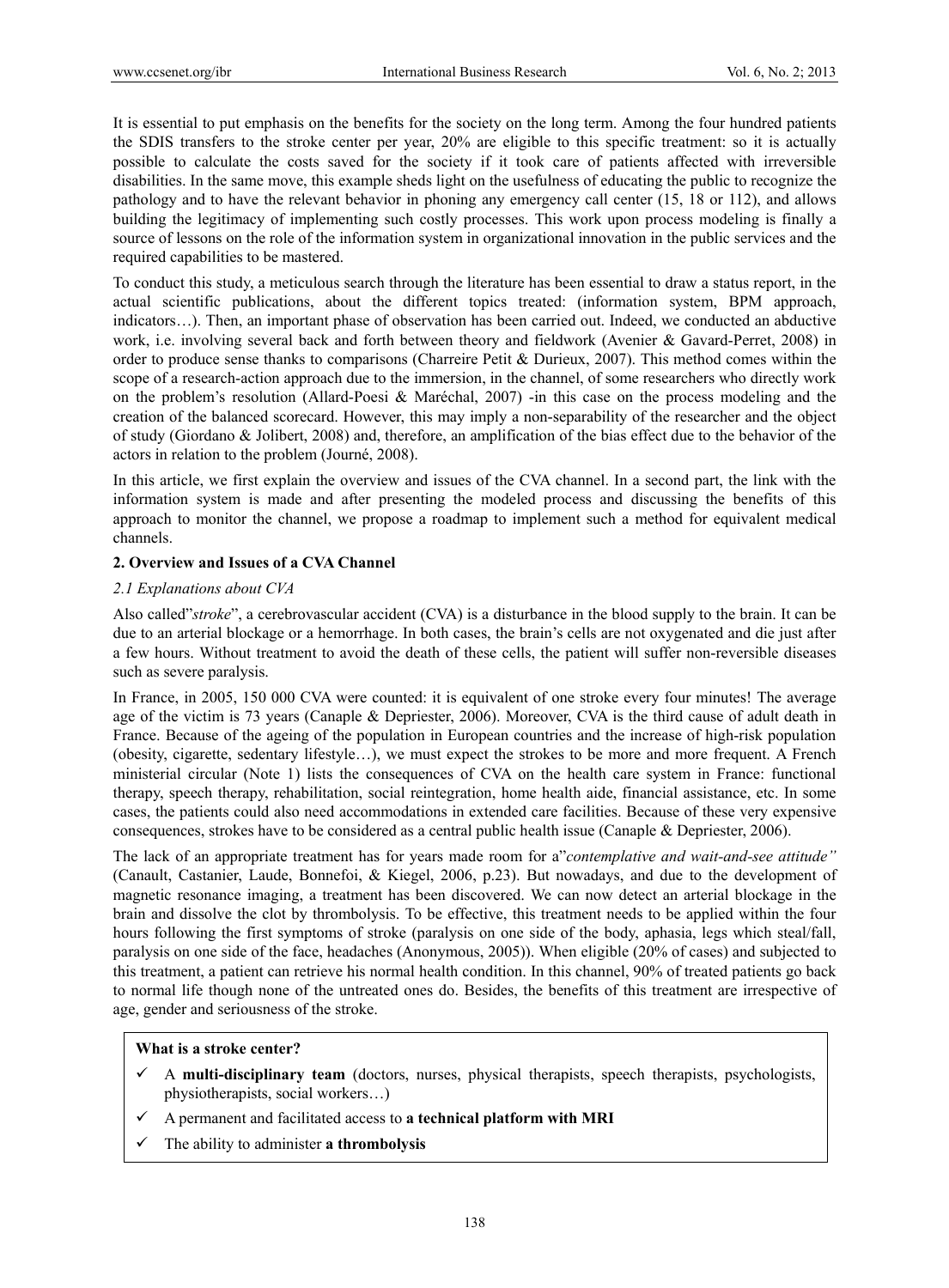In order to bring this treatment within potential patients' reach, the French circular of November 3rd, 2003, provides that the different emergency and medical actors would have to coordinate their action to create a specific CVA channel. The aim is to weave a territorial network so everywhere in the Bouches du Rhône a stroke could be efficiently taken into charge.

In mentioned region of France, there is only one stroke center (based in Marseille). That's why the Fire department in the Bouches-du-Rhône (SDIS) and the medical emergency will have to coordinate their processes with the stroke centers' so that an MRI (Note 2) will always be available for the victims of CVA in a short time. So, in partnership with the university, the Fire department initiated a process modeling approach in order to clarify the role of each actor in the channel and to extract performance indicators. These indicators will be useful to build up a balanced scorecard that will permit to monitor the channel in real time.

#### *2.2 Creation, Organization and Inventory of Stroke Channels in France*

As estimated by Hankey and Warlow (1999), each year, in a population of 1 million inhabitants of a developed country, 2 400 patients use a care institution because of a first stroke ( $n = 1800$ ) or a recurrent one ( $n = 600$ ).



Figure 1. Estimated impact of stroke over 1 year, in a population of 1 million inhabitants of a developed country Source: adapted from Hankey and Warlow, 1999.

Based on this estimates and according to the French Neurovascular Society (SFNV, 2001), *"the organization of stroke units avoids 1 death or disability for 20 patients treated, [... that is to say] 120 deaths or disabilities avoided per year and per million inhabitants. Thrombolysis within 3 hours with rt-PA can prevent 1 death or disability for 7 patients treated and, being applicable to 10% of patients, avoids 34 deaths or disabilities per year, per million inhabitants. For the French population (66 million inhabitants), the organization of stroke units would avoid 7 920 deaths or disabilities per year, and thrombolysis within 3 hours with rt-PA allow to avoid additional 2 244."*

Researchers and stakeholders in the field of health have for several years now, invested this axis through various researches that have recently led to different laws (Note 3). From the 50s, various pilot tests were conducted to study the interest of a specific treatment of stroke. However, it is mainly from the 80s that randomized clinical trials have attempted to demonstrate the benefit of these units. These studies show that the stroke units are beneficial to individual and collective levels, even without thrombolysis, regardless of age, gender, type and severity of stroke (Stroke Unit Trialist Collaboration, 2001, 2007).

|  | Table 1. Comparing Stroke Units and conventional care through randomized clinical trials over 1 year |  |  |
|--|------------------------------------------------------------------------------------------------------|--|--|
|  |                                                                                                      |  |  |

|                         | <b>Stroke Unit</b> | Control  | OR over 1 year    |
|-------------------------|--------------------|----------|-------------------|
| Death                   | 20.7%              | 24.8%    | $0.82(0.7-0.94)$  |
| Death or institutional  | 39.9%              | 45.3%    | $0.80(0.7-0.9)$   |
| Death or disability*    | 55.8%              | $60.9\%$ | $0.78(0.68-0.89)$ |
| $* : mRS 3-5 : n>4 000$ |                    |          |                   |

Source: Stroke Unit Trialist Collaboration (2001, 2007).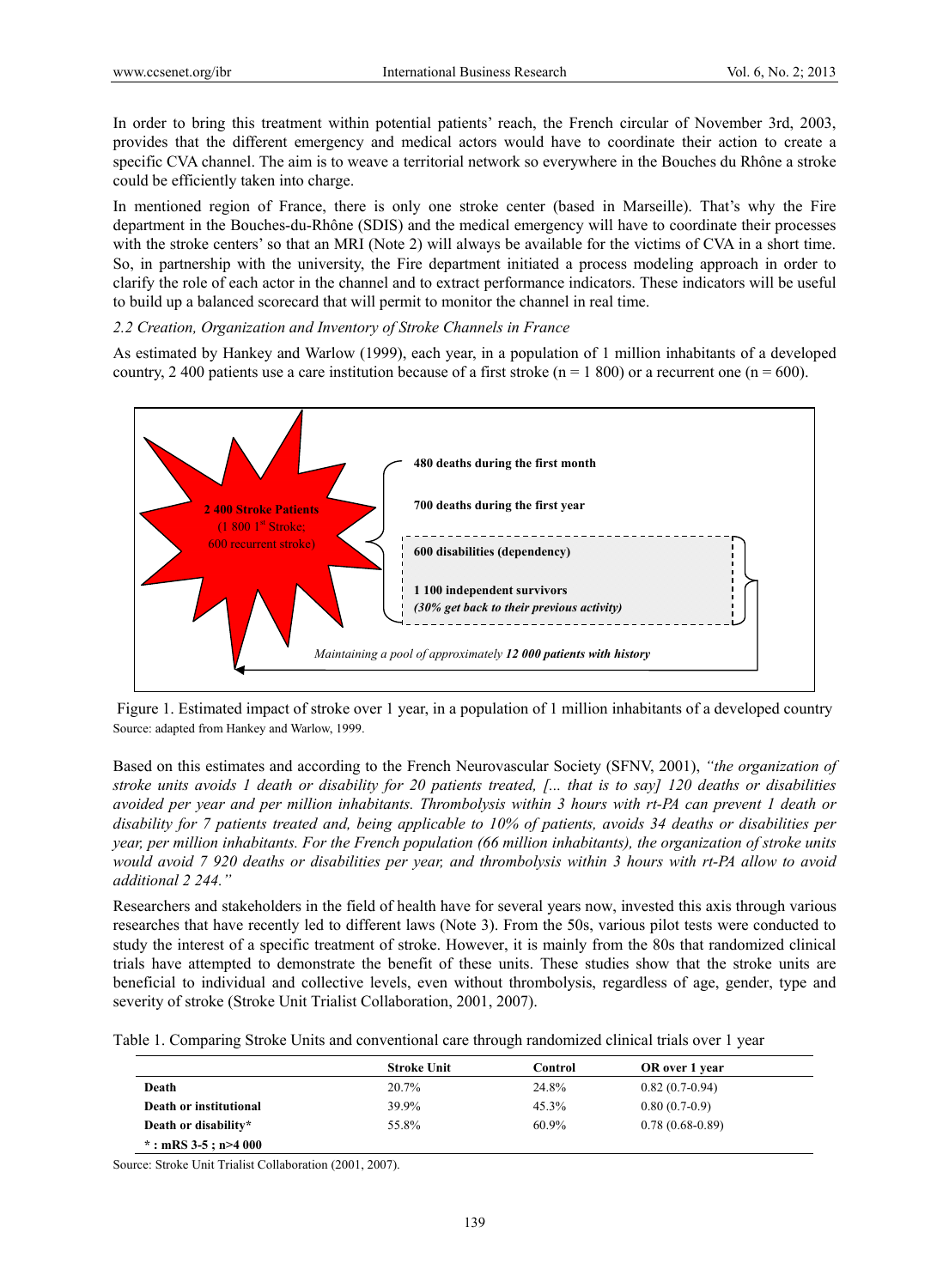The economic aspect of stroke management can be measured through the average length of hospital stay which is the main indicator of the cost during the acute period (Hommel, Jaillard, & Besson, 1999; Diringer et al., 1999). The specialized units enable a reduction in length of stay of almost 8%, it is to say 0.3 days (confidence interval 95% from -1.8 to 1.1 days) (Hommel et al., 1999; Bowen & Yaste, 1994), reaching 40% in some series (Hommel, Memin, Besson, & Perret, 1991; Jorgensen et al., 1995; Kalra, 1994; Wentworth & Atkinson, 1996). The Cochrane meta-analysis reveals that for every 100 patients treated in a stroke unit, there is a reduction of 26 days. This reduction in the average length of hospital stay is attributed to better recovery and better organization of the output of the patients (Bowen & Yaste, 1994; Kalra, Dale & Crome, 1993).



Stroke Units (4.16 billions euros)

Figure 2. Total cost comparison between conventional and stroke units for 120,000 strokes (in billions of euros) Source: Launois et al. (2002).

In 2002, the National Agency for Accreditation and Evaluation in Health (ANAES, 2002) notes that the expected economic impact of the development of stroke units is insufficiently studied in literature. The findings of the international literature are not illuminating as to the length of stay, but suggest an increase in personnel expenses (related to more intensive supervision and early mobilization of patients). The data available in 2002 can not formally conclude: - about the short-term financial impact of the implementation of dedicated units, compared to conventional services - about the long-term impact, including costs attributable to residual disability of stroke patients. However, clinical data seem favorable on the long-term, since the dedicated units reduce the dependency ratio and / or institutionalization after stroke.

The public health challenge is to implement a rational therapeutic strategy as early as possible coordinating the different actors of the chain. If there is an added cost, it appears justified by the clinical benefits observed (Launois e et al.*,* 2002).



Figure 3. Neurovascular units as core of the stroke channel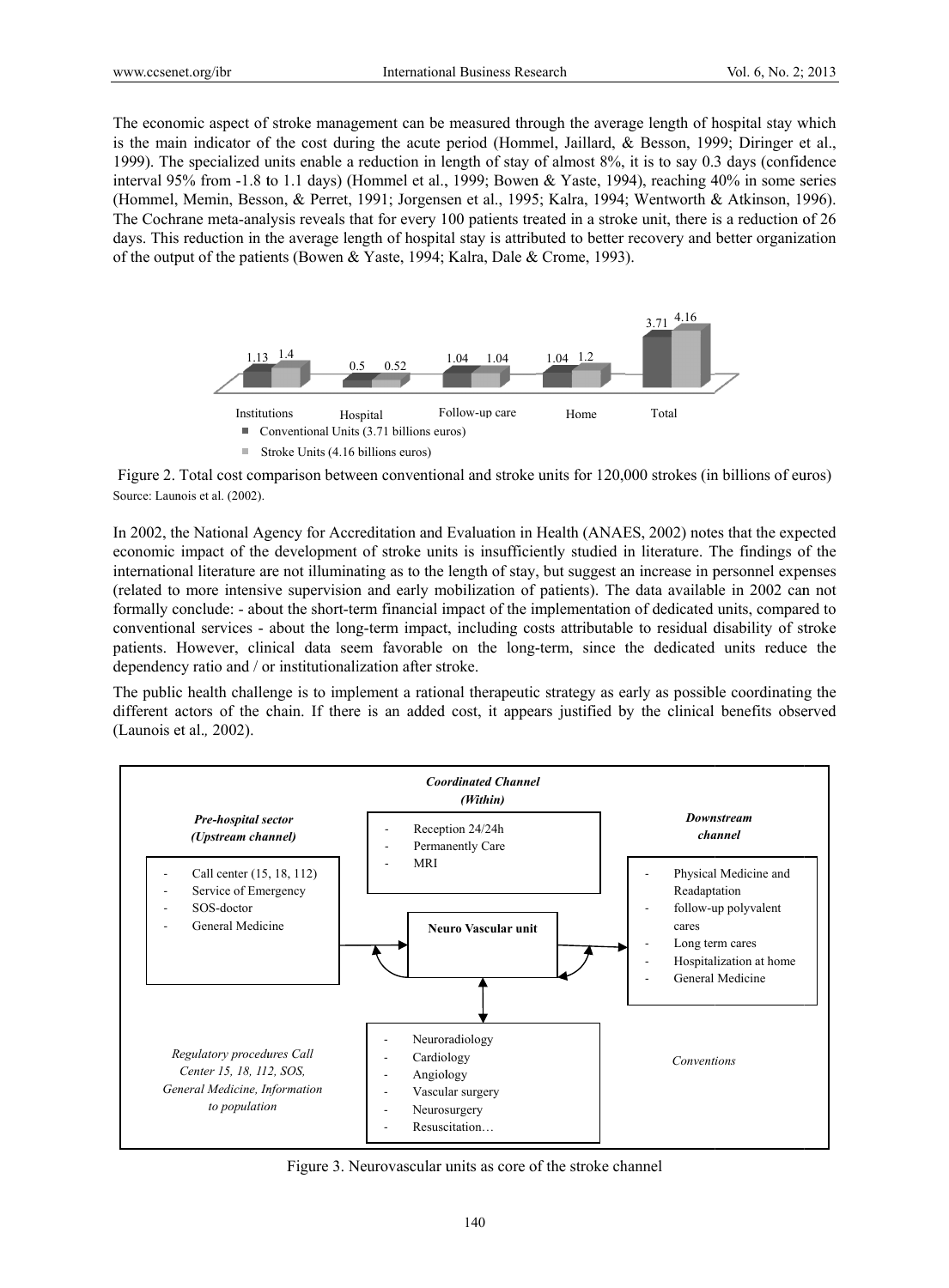Since the question of the creation of specialized channels in the treatment of stroke (for an early care) is no longer standing, the focus is now needed on the organizational arrangements and the management of such channels. Indeed, according to SFNV (2001, p.1 451), the benefits due to such units is not based on the action of a drug, but on the effectiveness of an interactive multidisciplinary team.

Neurovascular Units are considered by the government as the model appropriated for the treatment of stroke. According to the circular DHOS 11.03.2003 and 03.22.2007, these units are dedicated to stroke care; they have a multidisciplinary team trained in neurovascular diseases. They coordinate the entire chain (upstream, within, downstream), with a reception 24/24 in direct admission. They have an MRI (Magnetic Resonance Imaging) and / or scanner 24/24, and can provide thrombolysis and other treatments of acute phase.

Despite a relatively advanced thinking on the development of these sectors, the note of ANAES (2002) points out that the channels upstream and downstream seem insufficiently structured, relying more on local agreements that on an organizational structure for the management of patients with stroke.

Bardet (2007) also emphasizes the need to better organize relief in an emergency stroke channel; coordinate the means through partnership development; install in each administrative region a technical committee in charge of the animation of the stroke channel.

| <b>Region</b>                    | <b>Inhabitants</b> | <b>Stroke units</b> | <b>New Stroke</b> | <b>Total at</b> | <b>Density Stroke units /</b> | <b>Density Stroke</b> |
|----------------------------------|--------------------|---------------------|-------------------|-----------------|-------------------------------|-----------------------|
|                                  | <b>(INSEE)</b>     | existing 31         | units for         | the end         | 1000 000 inhab. 1st           | units / 1000 000      |
|                                  | 2006)              | <b>March 2009</b>   | 2009              | of 2009         | quarter 2009                  | inhab. End of 2009    |
| Alsace                           | 1 847 604          | 3                   | $\mathbf{1}$      | $\overline{4}$  | 1.62                          | 2.16                  |
| Aquitaine                        | 3 205 490          | 2                   | 5                 | 7               | 0.62                          | 2.18                  |
| Auvergne                         | 1 379 138          | 1                   |                   | 1               | 0.73                          | 0.73                  |
| <b>Bourgogne</b>                 | 1681293            | 1                   |                   | 1               | 0.59                          | 0.59                  |
| <b>Bretagne</b>                  | 3 193 598          | 4                   | $\overline{4}$    | 8               | 1.25                          | 2.51                  |
| Centre                           | 2 591 265          | 4                   | 3                 | 7               | 1.54                          | 2.7                   |
| <b>Champagne Ardenne</b>         | 1 378 356          | 1                   | $\overline{c}$    | 3               | 0.73                          | 2.18                  |
| Corse                            | 299 542            | $\overline{0}$      |                   | $\mathbf{0}$    | $\mathbf{0}$                  | $\theta$              |
| <b>Franche Comté</b>             | 1 187 665          | $\overline{2}$      | 2                 | $\overline{4}$  | 1.68                          | 3.37                  |
| <b>Ile de France</b>             | 11 671 585         | 16                  | $\overline{c}$    | 18              | 1.37                          | 1.54                  |
| <b>Languedoc-Roussillon</b>      | 2 589 704          | 5                   |                   | 5               | 1.93                          | 1.93                  |
| Limousin                         | 753 537            | 1                   |                   | 1               | 1.33                          | 1.33                  |
| Lorraine                         | 2 3 9 1 3 8 1      | $\overline{2}$      | 1                 | 3               | 0.84                          | 1.25                  |
| Midi-Pyrénées                    | 2 855 792          | 6                   | 3                 | 9               | 2.1                           | 3.15                  |
| <b>Nord Pas de Calais</b>        | 4 088 785          | 7                   | 2                 | 9               | 1.71                          | 2.2                   |
| <b>Normandie (Basse)</b>         | 1 500 300          | $\overline{c}$      | 2                 | 4               | 1.33                          | 2.67                  |
| <b>Normandie (Haute)</b>         | 1851344            | 2                   | 1                 | 3               | 1.08                          | 1.62                  |
| Pays de la Loire                 | 3 5 5 3 3 5 3      | 2                   | $\overline{2}$    | 4               | 0.56                          | 1.13                  |
| Picardie                         | 1942 169           | 4                   | $\overline{c}$    | 6               | 2.06                          | 3.09                  |
| <b>Poitou-Charentes</b>          | 1778 856           | $\overline{c}$      |                   | 2               | 1.12                          | 1.12                  |
| Provence<br><b>Alpes</b><br>Côte | 4 896 850          | 4                   | 2                 | 6               | 0.82                          | 1.23                  |
| d'Azur                           |                    |                     |                   |                 |                               |                       |
| <b>Rhône Alpes</b>               | 6 172 369          | 7                   | $\mathbf{1}$      | 8               | 1.13                          | 1.3                   |
| <b>Total</b><br>metropolitan     | 62 809 976         | 78                  | 35                | 113             | 1.24                          | 1.8                   |
| France                           |                    |                     |                   |                 |                               |                       |

Table 2. Distribution and density of stroke units in France

Sources: ARH and DHOS – April 2009.

Despite a significant increase in the implementation of stroke units in France, we observe a lag between the recommendations adopted by the government and the reality. In 1999, 22 stroke units were allowed to treat 4% of strokes. In 2007, 58 stroke units (11 in "Ile de France") have treated 15% of strokes. This proportion of hospitalized strokes in specialized neurovascular units is the same in Italy but far stronger in Germany (30%), Great Britain (36%) or Scandinavian countries (60-70%). The goal, for France, is now to cover 60% of strokes through 140 specialized units.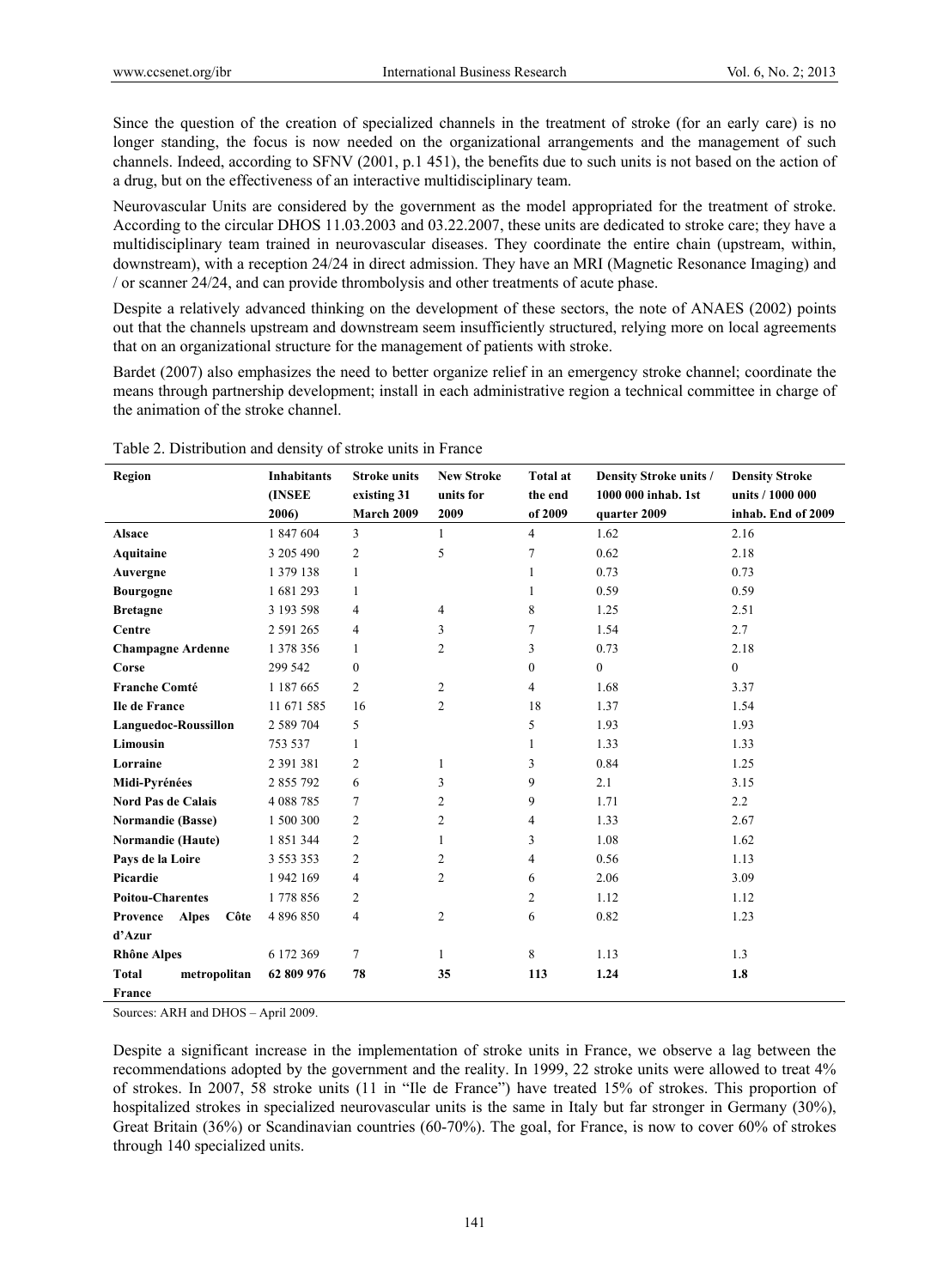

Figure 4. Regional mapping of CVA admitted in stroke centers (percentages in 4th quarter 2008) Sources: data PMSI 4th trimester 2008 – Atih / DHOS – listing of the stroke units: ARH and DHOS, Cartography DHOS/ 06.04.2009.

### **3. Role of the Information System and Business Process Modeling Approach**

D. Elidrissi and A. Elidrissi (2010) define the information system (IS) as a consistent group of interlinked tasks in order to reach a specific goal: according to them, its first mission will thus be to inform people with reliable data. But according to Rochet (2010b), the main aim of the IS is to reflect the organization as a system. Though, Le Moigne and Bartoli (1996) work from the initial assumption that "*the prime function of the IS of any organization is the recording in suitable forms of data, in other words multiform representations of multiple activities of this organization*" (Note 4). These different definitions make us assume that it is important to conceive information systems that help the organizations to resolve their problems, often due to a complex environment. In other words, because a system is a network of desirable interactions between processes (Rochet, 2010b), it has to be agile. Then, one additional function of the Fire Department information system may be to provide a unique standard of data for all the organizations involved in the channel. That way, every process could be standardized and understood by every actor (Rochet, 2010b).

However, it seems we generally forget that if technology can be organized to help us to meet our needs, it is not a solution in itself. First, we must conceive and represent these needs to be able to use the technology to meet them. In the public sector, this tendency is even stronger because of specific constraints: the data are very heterogeneous, a lot of stakeholders are involved, there are often changes because of politics and environment, *etc*. That is partly why the public sector has not benefited from the technology as much as the private organizations. Besides, while in the private sector failures only impact the company and its stakeholders, in the public sector failures hurt all the society (Peneranda, Peignot, & Rochet, 2012) and the consequences are strongly harmful: there is not only a loss of creation value but also a decrease of people confidence in their government, especially in a recession context. These authors, following Krob and Printz' example (2010), agree to say that the success of implementation of the technology in a public sector will be based on three pillars: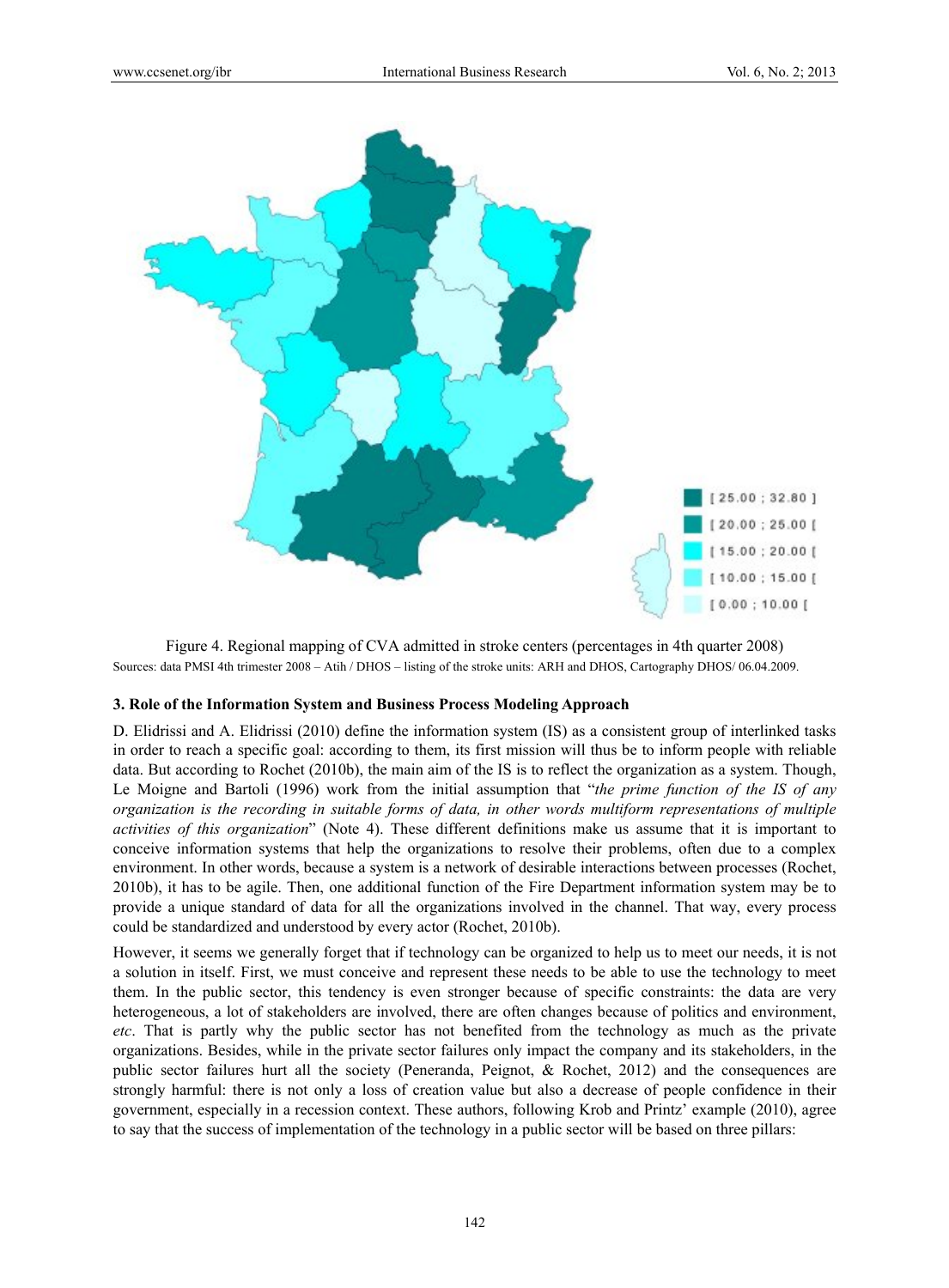

Figure 5. The three pillars of the organizational architecture

Source: inspired by Krob and Printz (2010) in Peneranda et al. (2012)

We understand that the central pillar is about the human and business processes. But what exactly is a process?

A business process is characterized by: inputs, outputs, an aim, resources, activities made in a precise order, and organizational and horizontal impacts (which will affect other processes of other services or organizations). A business process creates value for an internal or external customer.

To visualize the process and its functioning, we can refer to the"Crosby turtle":



Figure 6. The Crosby turtle according to Rochet (2010b)

So a business process seems to be a set of activities assembled to produce specific outputs for specific customer(s). Consequently, process modeling involves a focusing on "how" doing the work rather than "what" is to be done. Thus a business process is a chain of work activities throughout time and space with a beginning, an end and clearly defined inputs and outputs. In other words, it is a "structure for action" (Sparx Systems, 2004).

Business processes can be modeled by using specific software (MEGA, Casewise, ARIS...) but these software only provide tools to draw the processes graphically: consequently, a first step will be the modeling of the processes by the humans, without using any hardware (Rochet, 2010b). Then, the digitalized processes will have to reflect what the humans initially draw; fortunately, the continual improving of information technology allows more and more flexibility in this practice (Peneranda et al., 2012).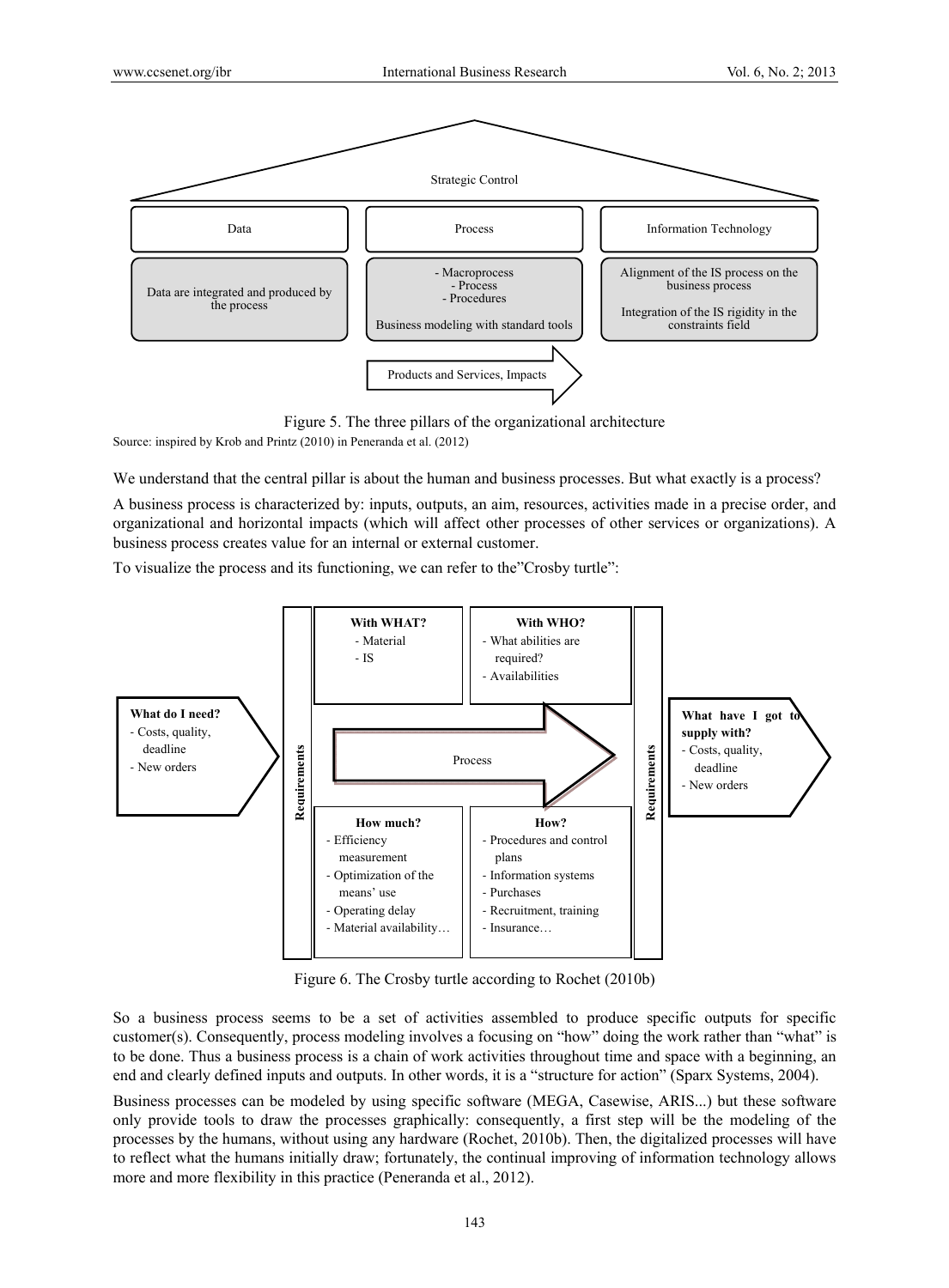Nevertheless, Rochet (2010a) warns us about the data quality: it's an often careless point that modeling processes becomes useless if the data are not relevant and reliable. Indeed, data have their own life cycle. And an information system follows the rule "garbage in, garbage out"! Lastly, it is equally important to keep in mind that the information system is only a representation of the reality: uncertainties, due to human and technical dimensions, will always exist (Peneranda et al., 2012).

In the Fire Department of the Bouches du Rhône, the process modeling already started in a business process modeling (BPM) approach (Rochet, Kéramidas, Tiberghien, Agopian, & Paris-Laporte, 2010). The BPM principle is based on a representation of the processes of an organization in order to be able to analyze the global system. For some authors, the BPM approach brings an internal innovation by its capability to translate real scenarios in operational processes (Peneranda et al., 2012). According to Rochet (2010a), the interest of this approach is to align the information technology and the different activities in the organization. It is above all a relevant methodology about process modeling because it allows to work on different levels of granularity (processes contain subprocesses, which contain procedures, *etc.*) (Rochet, 2010b). According to this author, the BPM approach has another asset: it enables us to build a meta-modeling to describe any process and thus to unite two performance necessities of an organization: a process-oriented vision and the structuring of this vision. These are two conditions of the value creation in an organization (Rochet, 2010b).

Once the process modeled, it will be necessary to extract indicators in order to measure the efficiency and the effectiveness of the process and its subprocesses. These indicators will have to be relevant, strategic, clear, reliable and calculated on a constant and transparent basis. They should be directly extracted from the information system to avoid human perception bias. The human judgment will only occur in the choice and the interpretation of the indicators (Rochet, 2010b).

This work recently leaded to a first global modeling of the CVA channel presented in figure 7.

## **4. From Process Modeling to a Roadmap for Balanced Scorecard: Some Thinking about Performance Measurement & Indicators**

This method has made it possible to obtain different indicators to begin an evaluation of the channel benefits:

- Impacts of the specific activities of the channel
- Specific costs
- Level of activities

| Table 3. General indicators of the beginning of the stroke channel |  |  |  |
|--------------------------------------------------------------------|--|--|--|
|                                                                    |  |  |  |

| <b>Impacts of specific activities</b>                                                             | <b>Specific costs</b>                                                                                                                                                            | <b>Level of activities</b>                                                                                                                                                                                                        |
|---------------------------------------------------------------------------------------------------|----------------------------------------------------------------------------------------------------------------------------------------------------------------------------------|-----------------------------------------------------------------------------------------------------------------------------------------------------------------------------------------------------------------------------------|
| - After an awareness campaign,<br>calls of a specific pathology<br>approximately increase by 20%. | - One patient of this channel<br>costs the SDIS $200 \in$                                                                                                                        | - In one year, on 120 000 health emergency calls, around 60 000 may<br>lead to the conference for three.                                                                                                                          |
|                                                                                                   | - For the hospital it represents 1<br>300E<br>(treatment)<br>and<br>an<br>additional cost around $300\epsilon$ for<br>neurologist supervision. Total:<br>around 1 800 $\epsilon$ | - On this 60 000, only around 600 patients will launch the CVA<br>process.<br>- The SDIS of the Bouches du Rhône transported 380 patients in this<br>channel in 2011 (the others can be brought by the SAMU or other<br>services) |
|                                                                                                   |                                                                                                                                                                                  | - Around 20 patients per month are treated while 100 are received to<br>the stroke center (80 cannot be treated).                                                                                                                 |
|                                                                                                   |                                                                                                                                                                                  | - Duration of the patient stay in the hospital: around 5 days for a<br>treated patient; around 30 days for a non-treated one.                                                                                                     |
|                                                                                                   |                                                                                                                                                                                  | - Around 4 or 5 patients per month escape from the channel (because<br>of non-appropriate diagnostics for example)                                                                                                                |

Moreover, in 1999, Launois, Megnigbeto, Le Lay, Scart-Gres and Gaudin estimated the total cost for the health system of the 120 000 strokes occurred in one year in France: around 2.5 Mds€ (17 milliards Francs in the article). Although we cannot consider this cost would be the same nowadays, it is interesting to have an overview of the distribution of this amount in different types of costs: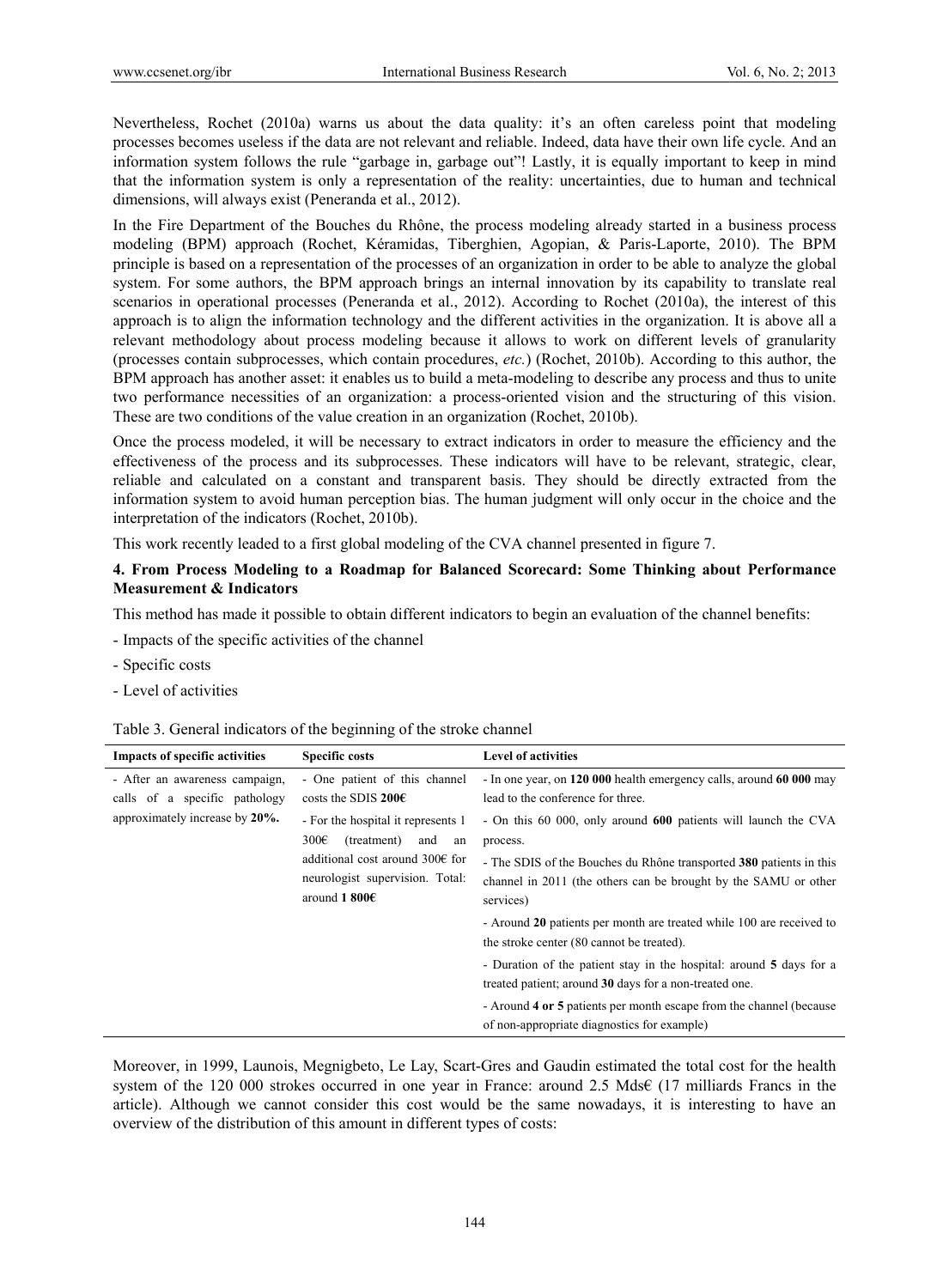|                                           | <b>FAINTNESS</b>                                                                                                                                                | <b>COMMUNICATION</b>                                                                                         | <b>SENT OF THE MEANS</b>                                                                                                                                                                                                                                                                              | <b>INTERVENTION</b>                                                                                                                   | <b>ORIENTATION</b>                                                                                                                                                                                                               | <b>TRANFER</b>                                                                                             |
|-------------------------------------------|-----------------------------------------------------------------------------------------------------------------------------------------------------------------|--------------------------------------------------------------------------------------------------------------|-------------------------------------------------------------------------------------------------------------------------------------------------------------------------------------------------------------------------------------------------------------------------------------------------------|---------------------------------------------------------------------------------------------------------------------------------------|----------------------------------------------------------------------------------------------------------------------------------------------------------------------------------------------------------------------------------|------------------------------------------------------------------------------------------------------------|
| Process                                   | Emergency<br>Call<br>18 or 112: FIRE<br><b>DEPARTEMENT</b>                                                                                                      | <b>Medical Control</b><br><b>5: MEDICAL</b><br><b>EMERGENCIES</b><br>Alert processing                        | An ambulance<br>is sent                                                                                                                                                                                                                                                                               | Arrival on scene : first-<br>aid check-up &<br>conference for three                                                                   | Choice of the<br>patient<br>orientation                                                                                                                                                                                          | Toward hospital phase<br>ieuro<br>vascular<br>unit<br><b>Intensive</b><br>care unit                        |
| Legal constituent                         |                                                                                                                                                                 | In The law requires networking: the<br>different emergency units must<br>share all their information anytime |                                                                                                                                                                                                                                                                                                       | ¤ Reglementation requires a<br>first diagnosis with the<br>patient                                                                    | <b>EX National decree</b><br>about CVA prossessing:<br>2005<br><b>In National</b><br>recommendations of<br><b>İ</b> the "Haute Autorité de<br><b>Santé"</b> : 2009<br><b>EX Regional</b><br>recommendations by<br>the SROS: 2012 |                                                                                                            |
| Procedural constituent                    |                                                                                                                                                                 | It Quality procedures concerning<br>answers to emergency calls<br><b>¤ Calls medical control procedures</b>  | <b>EX Procedure concerning</b><br>medicalization of the vehicle<br>will it contain a doctor?<br>(increases the duration of the<br>process) A doctor is needed in<br>case of: fluctuating level of<br>consciousness, respiratory<br>failure or high blood pressure.<br><b>EX Ambulances procedures</b> | <b>¤ Diagnosis procedures and</b><br>first-aid                                                                                        | <b>Ex Possible medical</b><br><b>Isupport</b>                                                                                                                                                                                    | <b>¤ Diagnosis procedures ¤ Transport procedure:</b><br>the patient has to be<br>watched over              |
| Initiatives constituent                   | <b>d Awareness campaigns</b><br>intended for the general<br>public: circulation of<br>informations about CVA<br>symptoms so everyone can<br>recognize a stroke. | <b>Ex Answerers training</b>                                                                                 |                                                                                                                                                                                                                                                                                                       | X Preliminary training about in Quality informations in Training on transport<br>CVA for the Fire Department jpassed on the<br>actors | ineurologist of the<br>ineurovascular unit: will surveyance during the<br>the treat this patient?<br><b>Ex Constant work with</b><br>hospital and SAMU<br>doctors for<br>organizational change                                   | conditions<br>i¤ Training on patient<br>transfer<br>i¤ Informations about<br>stroke center<br>localization |
| Ę                                         | Awareness campaigns                                                                                                                                             |                                                                                                              | Process Indicators                                                                                                                                                                                                                                                                                    | Training costs for                                                                                                                    |                                                                                                                                                                                                                                  |                                                                                                            |
| čos<br>TIME                               | costs<br>Quickness of the call<br>improved by the<br>awareness campaigns                                                                                        |                                                                                                              | Quickness for departure<br>of the means                                                                                                                                                                                                                                                               | firemen                                                                                                                               | Quickness of the<br>conference                                                                                                                                                                                                   | Incompressible<br>duration of the<br>transport                                                             |
| TECHNICA INFOR MATION<br>LASPECTS QUALITY |                                                                                                                                                                 | Quality of information<br>collection                                                                         |                                                                                                                                                                                                                                                                                                       | Diagnosis quality                                                                                                                     | Information quality<br>when contacting<br>the neurologist                                                                                                                                                                        |                                                                                                            |
|                                           | Availability of<br>telephone network                                                                                                                            |                                                                                                              |                                                                                                                                                                                                                                                                                                       |                                                                                                                                       | Technical<br>reliability                                                                                                                                                                                                         |                                                                                                            |

Figure 7. Summary table of the process modeling of the stroke center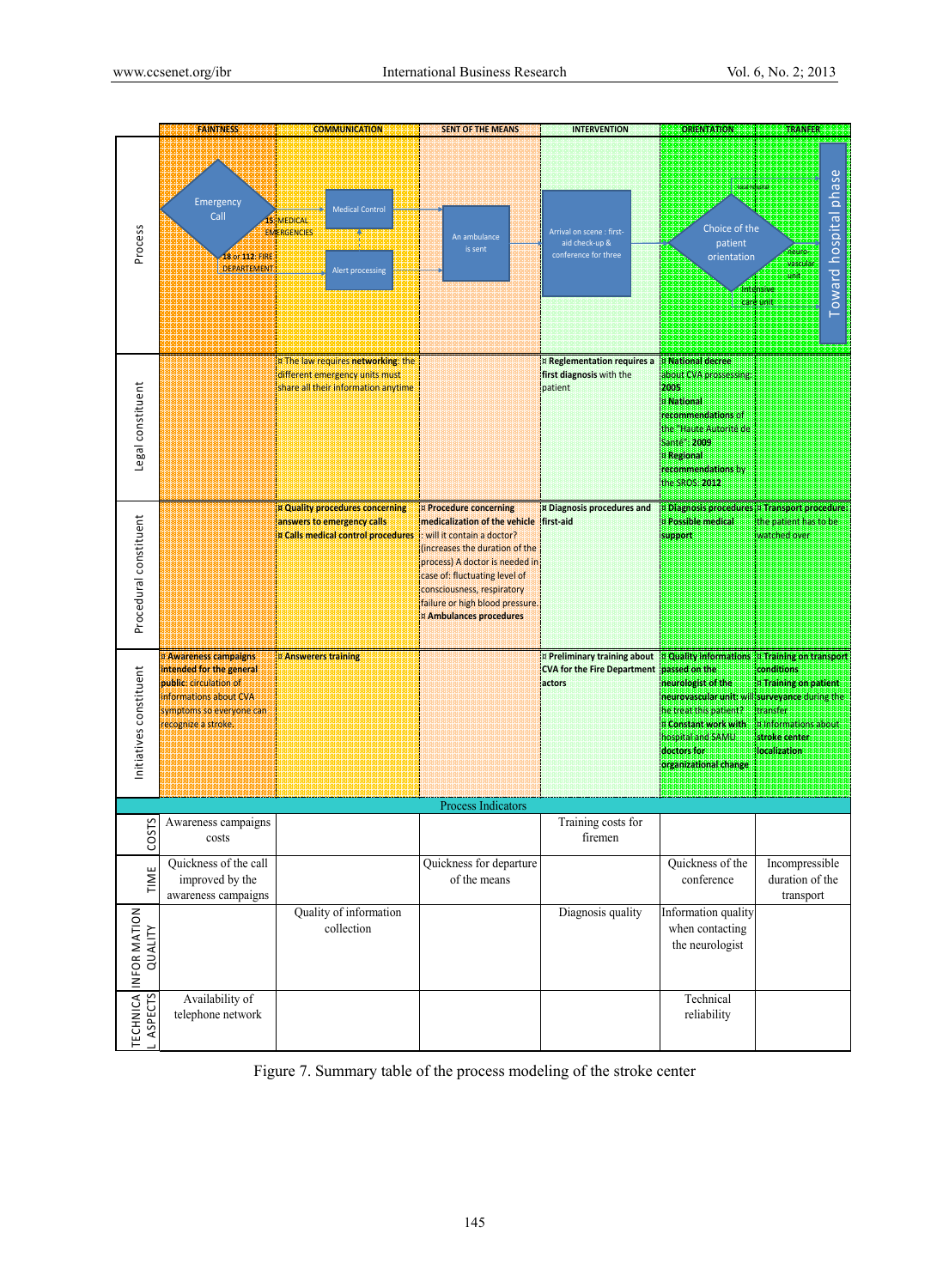

Figure 8. Repartition of the total cost of CVA according to Launois et al. (1999)

Besides, these authors noticed that the higher was the degree of disability, the higher were the cost per victim.

In 2002, the same authors managed to calculate that the cost of an untreated patient during 18 months stands at 18 757€. So if we consider 150 000 victims in year, we obtain 2.8 Mds€. On top of that, we can add that in ten years, the costs evolution has certainly been rising.

Though a balanced scorecard is required to pursue this work in order to correctly monitor the stroke channel, these first statistics allow us to draw positive conclusions. Indeed, this channel is characterized by specificities that require the actors to accept and deal with important constraints of time and cost, but it also leads to essential benefits for the treatable patient who will retrieve his entire faculties. In addition, we notice that the costs for the society are very high when someone gets permanently disabled. The balance between the costs of the channel and the costs of disabled people makes it clear that it is in the best interest of the French health system to invest in stroke channels; therefore the created value is obvious, both for the individual and the society.

Because of our conviction of the reproducibility of this channel, we are now able to conclude with a roadmap to build up and conduct such an undertaking. Here are our recommendations:

1) First of all, it clearly appeared in our observation of the channel and in the discussions with the actors that the crucial point in the functioning of the channel is the **coordination needed between the different actors**. Indeed, continuous adjustments are essential between the hospital, the stroke center, the SDIS and the hospital emergency services. Every individual in each organization often needed to discuss with another to negotiate his role, the information he received or passed. Missions are progressively modified and made more precise to optimize the functioning of the channel. Indeed, after having modeled the channel, the actors chose to strip it down. Notably, in case of stroke suspicions, intervention does not include a doctor anymore. Only first-aid workers are mobilized to gain time because the actors had correctly foreseen that the fewer intervening people there are, the faster the process is carried out. This kind of simplifications resulted in an **organizational sea change** since every actor has to question and often change his role in these specific interventions.

2) Then, the **information quality** also plays an important role at several levels of the channel: in the information collection of the first emergency call to recognize a stroke case, then about the diagnosis realized on scene and the information transmitted during the conference for three because it leads to the good (or bad) choice of orientation of the patient. This information quality must be improved by training different actors in the channel, as the operators who receive the emergency calls and the firemen who can be faced to a stroke in an intervention.

3) The **training** will of course play a critical role in recognizing the symptoms of a CVA and taking care of this kind of patient until he is in the hands of the stroke center. Different actions were done in this way: training courses, educational documents posted up in every Fire station, *etc.*

4) An important way of improving the channel can be to work on **awareness campaigns** to inform people about the symptoms and ways to treat a stroke. This may lead to a shortening of the duration of the process, which may increase the possibility to treat patients because of the four hours limit to practice a thrombolysis. However, if the awareness campaigns increase the number of calls for CVA, they seem to be effective for around four or five months only. Consequently, awareness campaigns will have to be repeated regularly to be really useful.

5) To obtain the support of the organizations and the local and national governments, it also will probably be necessary to **inform the different institutions** about the benefits of this channel with a clear balance between costs of treated and untreated patients. Indeed, the lack of support by the deciding organs could turn out to be a serious barrier to the success of such a project.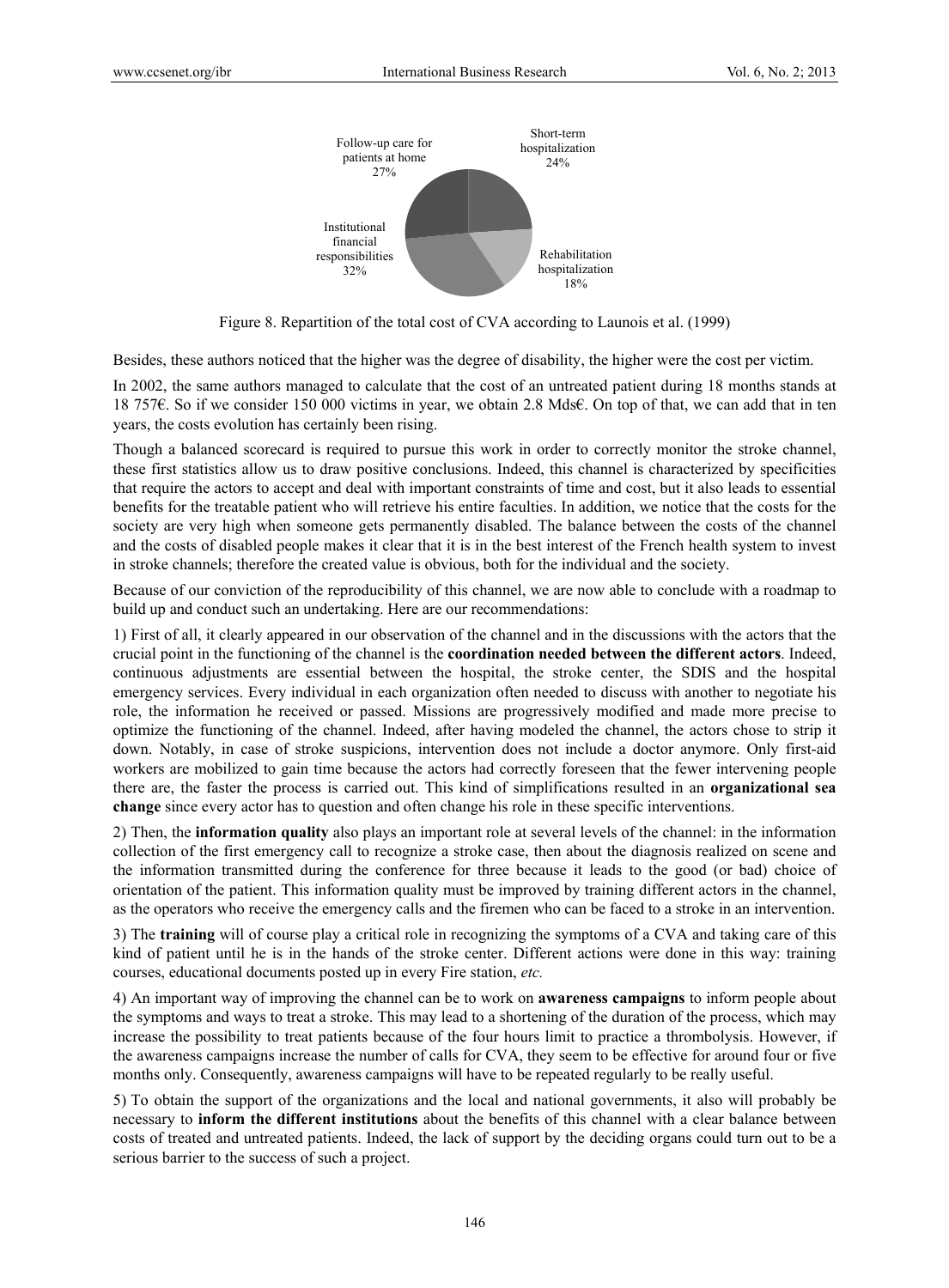6) At the edge, **technical aspects** may also have their importance: the technology level will have to permit the conference for three, for example, and networking between the emergency services.

#### **5. Conclusion**

Through this article, we proposed an overview of a real stroke channel built in the Bouches du Rhône, France. The aim of this study was to examine the interest of such a project and understand what are the key elements that enable the effective functioning of the channel. After explaining the ins and outs of the stroke centers, we have modeled the global process of the channel. This study allowed us to generate several first key indicators which are prior to a future balanced scorecard to monitor the channel. This scorecard will be the aim of next studies that are necessary to dig in depth into the subject.

However, from this preliminary work and thanks to observation and discussions with the actors of the channel, we managed to build a roadmap and recommendations to duplicate this kind of channel. Setting bridges between the different services and making them work together seemed to be a critical point to the channel, because it allowed to reduce the number of people who intervene and thus to considerably simplify the process. Training, information quality, awareness campaigns, technical aspects and institutions support were other considerable aspects of the success of this project. Finally, the channel could be completely extracted from its context to be implemented elsewhere.

Indeed, it is clear that this project can be reproducible as a framework in other rescue departments. Furthermore, we think this roadmap can be usedto implement other similar channels. For example, heart attacks could benefit from such a modeling approach: leading to coordination if, of course, its specific constraints and specificities are taken into account.

Nevertheless, one should keep in mind that this costs-benefits approach does not supplant the ethical aspect and advantages of this channel: if the benefits for the society can bring to light the value creation of the CVA channel, the main point of this project remains the lives it allows to save.

In addition, even if the channel is of strong interest for the society, it can be competing with other highly beneficial process: in a context of limited means, choice may be made between projects and some of them may never see the light of day. That's why we have presented this channel modeling as a useful tool for emergency services but without claiming it is the only solution. Our aim was more to highlight the organizational adjustments and changes the project has set in motion. Here, we think other disciplines, as organizational sociology or public policies analysis, could bring essential discussions which could lead to answers around actors' games in such processes and about efficiency of emergency channels. These are other future research paths which should not be ignored to improve understanding of health care systems in present-day societies. As such, this type of work needs to be integrated into a more global approach refocusing the health care system into its urban ecosystem.

## **References**

- Agence Nationale d'Accréditation et d'Evaluation en Santé [ANAES]. (2002). *Place des unités neuro-vasculaires dans la prise en charge des patients atteints d'accident vasculaire cérébral*. Service des recommandations Professionnelles et service évaluation économique.
- Allard-Poesi, F., & Maréchal, C. (2007). Construction de l'objet de la recherche. In R. A. Thiétart et al. (Eds.), *Méthodes de Recherche en Management* (pp. 34-57)*.* Paris: Dunod.
- Anonymous. (2005, May/July). Un outil de pointe pour les attaques cérébrales. *Mistral soignant*.
- Avenier, M. J., & Gavard-Perret, M. L. (2008). Inscrire son projet de recherche dans un cadre épistémologique. In M-L. Gavard-Perret et al. (Eds.), *Méthodologie de la recherche, réussir son mémoire ou sa thèse en sciences de gestion* (pp. 5-45)*.* Pearson Education.
- Bardet, J. (2007). *Rapport sur la prise en charge précoce des accidents vasculaires cérébraux*. Office Parlementaire d'Evaluation des Politiques de Santé.
- Bowen, J., & Yaste, C. (1994). Effect of a stroke protocol on hospital costs of stroke patients. *Neurology*, *44*, 1961. http://dx.doi.org/10.1212/WNL.44.10.1961
- Canaple, S., & Depriester, C. (2006). Prise en charge des accidents cérébraux ischémiques à la phase aiguë. *Urgence Pratique*.
- Canault, E., Castanier, L., Laude, J. F., Bonnefoi, B., & Kiegel, P. (2006). Thrombolyse des AVC ischémiques dans un SAU. *Urgence Pratique*, n° 76.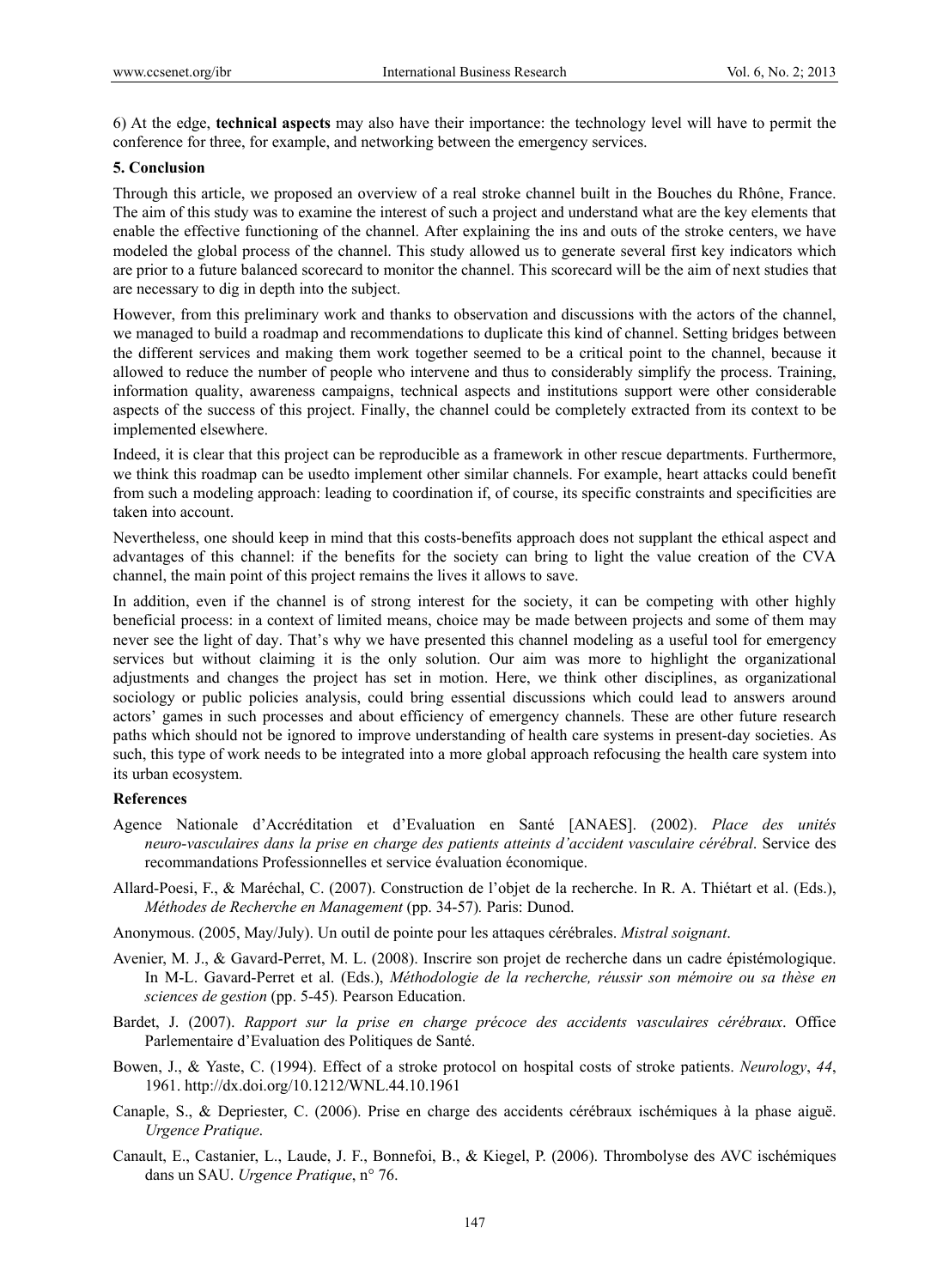- Charreire Petit, S., & Durieux, F. (2007). Explorer et tester : les deux voies de la recherche. In R-A. Thiétart et al. (Eds.), *Méthodes de Recherche en Management* (pp. 58-83). Paris: Dunod.
- Diringer, M. N., Edwards, D. F., Mattson, D. T., Akins, P. T., Sheedy, C. W., Hsu, C. Y., & Dromerick, A. W. (1999). Predictors of acute hospital costs for treatment of ischemic stroke in an academic center. *Stroke*, *30*, 724-8. http://dx.doi.org/10.1161/01.STR.30.4.724
- Elidrissi, D., & Elidrissi, A. (2010). Contribution des systèmes d'information à la performance des organisations: le cas des banques. *La Revue des Sciences de Gestion*. http://dx.doi.org/10.1051/larsg/2010006
- Giordano, Y., & Jolibert, A. (2008). Spécifier l'objet de la recherche. In M-L. Gavard-Perret et al. (Eds.), *Méthodologie de la recherche, réussir son mémoire ou sa thèse en sciences de gestion* (pp. 47-86)*.* Pearson Education.
- Hankey, G. J., & Warlow, C. P. (1999). Treatment and secondary prevention of stroke: evidence, costs, and effects on individuals and populations. *Lancet*, *354*, 1457-63. http://dx.doi.org/10.1016/S0140-6736(99)04407-4
- Hommel, M., Jaillard, A., & Besson, G. (1999). Filières de soins, unités d'urgences cérébrovasculaires. *Rev Neurol* (Paris), *155*, 666-9.
- Hommel, M., Memin, B., Besson, G., & Perret, J. (1991). Hospital admission and acute stroke units. *Cerebrovasc Dis*, *1*(suppl 1), 50-3. http://dx.doi.org/10.1159/000108897
- Jorgensen, H. S., Nakayyama, H., Raaschou, O., Larsen, K., Hubbe, P., & Olsen, T. S. (1995). The effect of a stroke unit: reduction in mortality, discharge rate to nursing home, length of hospital stay, and cost. A community-based study. *Stroke*, *26*, 1178-82. http://dx.doi.org/10.1161/01.STR.26.7.1178
- Journé, B. (2008). Collecter les données par l'observation. In M-L. Gavard-Perret et al. (Eds.), *Méthodologie de la recherche, réussir son mémoire ou sa thèse en sciences de gestion* (pp. 139-176)*.* Pearson Education.
- Kalra, L. (1994). The influence of stroke unit rehabilitation on functional recovery from stroke. *Stroke*, 25, 821-5. http://dx.doi.org/10.1161/01.STR.25.4.821
- Kalra, L., Dale, P., & Crome, P. (1993). Improving stroke rehabilitation: a controlled study. *Stroke*, *24*, 1462-7. http://dx.doi.org/10.1161/01.STR.24.10.1462
- Launois, R., Giroud, M., Megnigbeto, A. C., Mahagne, M. H., Le Lay, K., Présenté, G., . . . Gaudin, A. F. (2002). L'accident vasculaire cérébral en France: Efficacité et coût des Unités Neuro-Vasculaires par rapport aux soins conventionnels. *Réseau d'Evaluation en Economie de Santé*.
- Launois, R., Megnigbeto, A. C., Le Lay, K., Scart-Gres, C., & Gaudin, A. F. (1999). Coût d'un suivi à 5 ans des AVC en fonction du degré d'autonomie et des structures de prises en charges. *Econométrie de la santé* XII.
- Le Moigne, J. L., & Bartoli, J. A. (1996). *Organisation intelligente et système d'information stratégique*. Economica.
- Ministère de la santé. (2003). *Circulaire DHOS/DGS/DGAS n°2003-517 du 3 novembre 2003 relative à la prise en charge des accidents vasculaires cérébraux*. p. 11.
- Peneranda, A., Peignot, J., & Rochet, C. (2012). Digitizing the organisation.
- Rochet, C. (2010a). E-government and the modernization of public administration. *3rd Euro Mediterranean Dialogue on Public Management*, EGPA.
- Rochet, C. (2010b). *Politiques Publiques: de la stratégie aux résultats*. De Boeck University.
- Rochet, C., Kéramidas, O., Tiberghien, B., Agopian, P., & Paris-Laporte, C. (2010). Management des services publics et pilotage de la performance: vision en contre-plongée de la Loi d'Orientation des Lois de Finances. *Pyramides*, revue du CERAP, Université Libre de Bruxelles, N°19-2010/1, pp.203-217.
- Société Française Neuro-Vasculaire [SFNV]. (2001). Recommandations pour la création d'Unités Neuro-Vasculaires. *Rev Neurol* (Paris), Masson, *157*(11), 1447-1456.
- Spark Systems. (2004). The Business Process Model, UML Tutorials. http://www.sparxsystems.com/downloads/whitepapers/The\_Business\_Process\_Model.pdf
- Stroke Unit Trialists' Collaboration. (2001). Organised inpatient (stroke unit) care for stroke. *The Cochrane Database of Systematic Reviews*, Issue 3, Art No CD000197.